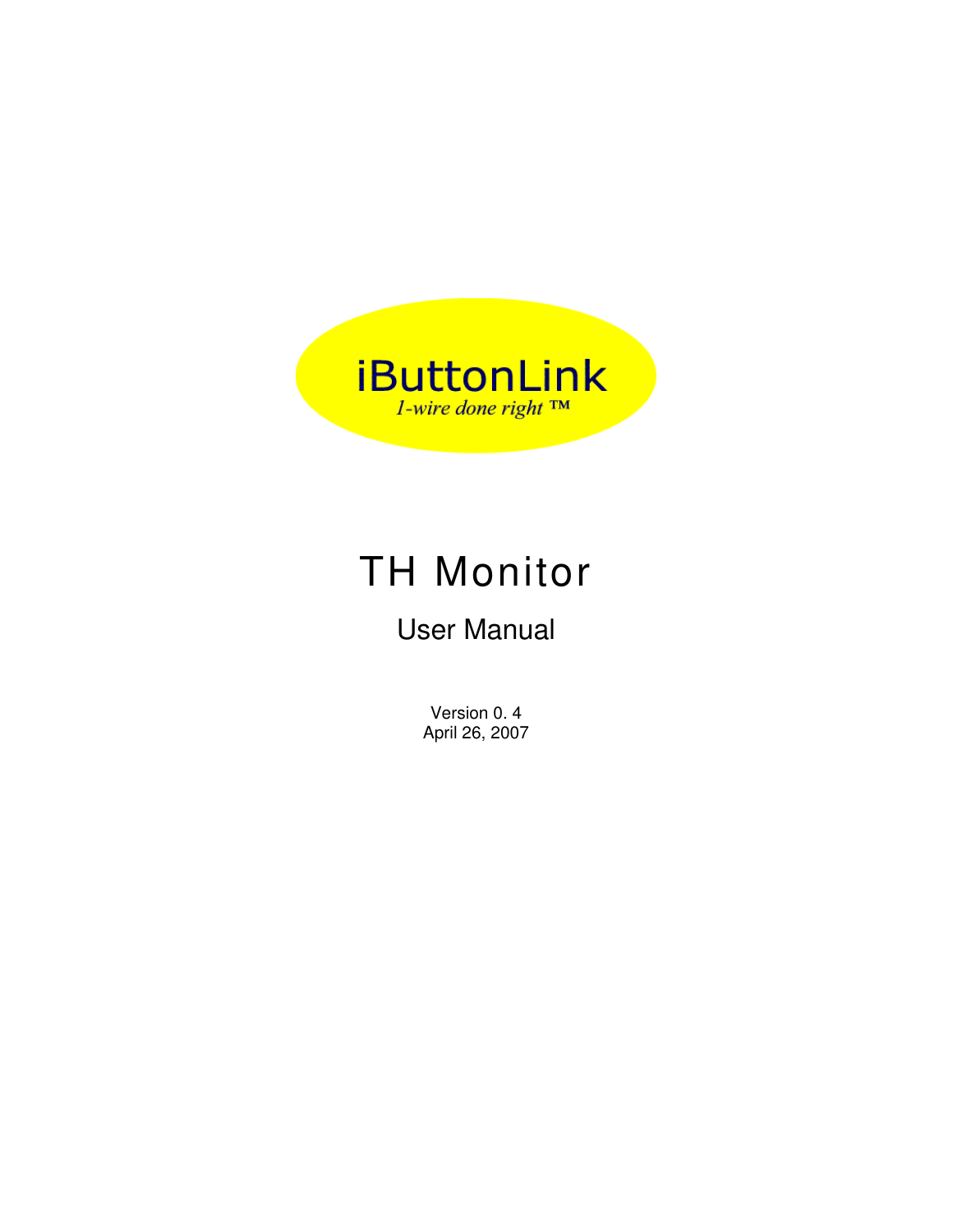#### **Table of Contents**

| 1              |  |                                         |  |  |  |
|----------------|--|-----------------------------------------|--|--|--|
| 1.1            |  |                                         |  |  |  |
| 1.2            |  |                                         |  |  |  |
| 1.3            |  |                                         |  |  |  |
| 1.4            |  |                                         |  |  |  |
| $\overline{2}$ |  |                                         |  |  |  |
| 2.1            |  |                                         |  |  |  |
| 2.2            |  |                                         |  |  |  |
| 2.3            |  |                                         |  |  |  |
| 2.3.1          |  |                                         |  |  |  |
| 2.3.2          |  |                                         |  |  |  |
| 2.3.3          |  |                                         |  |  |  |
| 2.4            |  |                                         |  |  |  |
| 3              |  |                                         |  |  |  |
| 3.1            |  |                                         |  |  |  |
| 3.2            |  |                                         |  |  |  |
| 3.2.1          |  |                                         |  |  |  |
| 3.2.2          |  |                                         |  |  |  |
| 3.3            |  |                                         |  |  |  |
| 3.3.1          |  |                                         |  |  |  |
| 3.3.2          |  |                                         |  |  |  |
| 4              |  |                                         |  |  |  |
| 4.1            |  |                                         |  |  |  |
| 4.2            |  |                                         |  |  |  |
| 5              |  |                                         |  |  |  |
| 5.1            |  |                                         |  |  |  |
| 5.2            |  |                                         |  |  |  |
| 6              |  |                                         |  |  |  |
| Appendix A     |  |                                         |  |  |  |
| Appendix B     |  | Example of Link TH monitoring system 22 |  |  |  |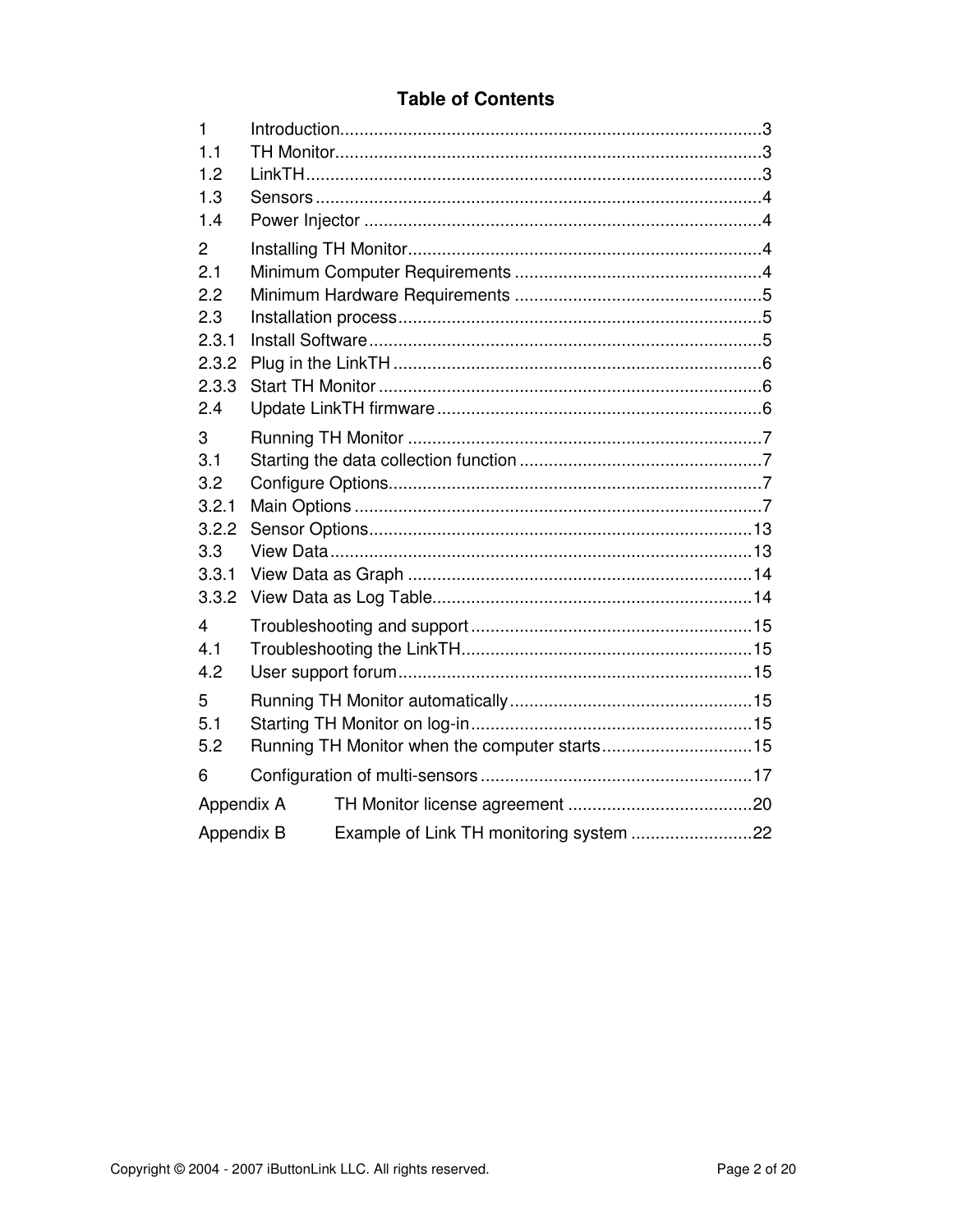## **1 Introduction**

#### **1.1 TH Monitor**

TH Monitor is a software application that collects data from connected sensors in the field, via the LinkTH smart 1-wire interface also produced by iButtonLink.

TH Monitor has the following functionality:

- Collects temperature, humidity, DC voltage, AC current, light and water data.
- Scans all sensors every minute and displays current readings and alarm status.
- Configure set data collection interval.
- Configure alarm limits.
- Email notifications of temperature and other alarms.
- Stores the data in a database.
- Has an easy to use graphical user interface.
- Displays data in graphical or tabular formats.
- Allows manual export of data to spreadsheets as CSV files.

TH Monitor is provided free of charge to users of the LinkTH.

#### **1.2 LinkTH**

The LinkTH is designed to scan various types of temperature and other sensors and return the data in a fixed format to TH Monitor.

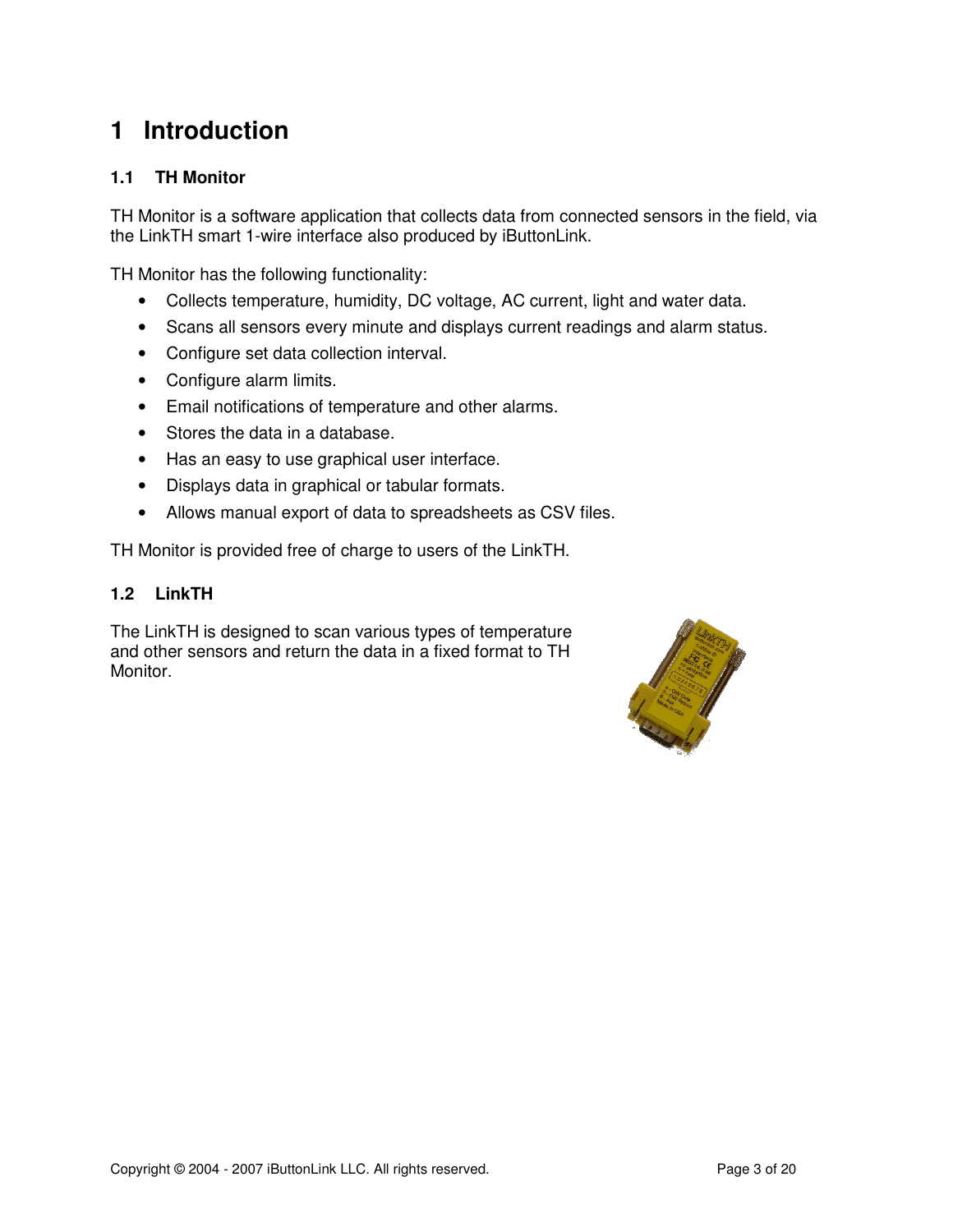#### **1.3 Sensors**

iButtonLink has developed a variety of MultiSensors to be used in conjunction with the LinkTH. The following types of MultiSensors are available:

- MS-T for temperature only
- MS-TH for temperature and relative humidity
- MS-TV for temperature and voltage (0 to 10 volts DC)
- MS-TL for temperature and light
- MS-TC for temperature and current (0 to 20 Amps AC)
- MS-TW for temperature and water
- MS-THW for temperature, relative humidity and water



The LinkTH also supports the DS18S20, DS1920 and DS18B20 temperature sensors produced by Dallas Semiconductor/MAXIM.

#### **1.4 Power Injector**

The LinkTH is able to support up to 10 sensors by using power from the serial port of the PC.

For systems that need to support larger number of sensors, the MS-PWR power injector is recommended to maintain the supply of regulated power. The MS-PWR uses an external 12 volts DC power source and is connected between the LinkTH and the first sensor.



**Note: The MS-PWR must be connected between the LinkTH and the first sensor.** 

### **2 Installing TH Monitor**

#### **2.1 Minimum Computer Requirements**

The minimum computer requirements to effectively use TH Monitor are:

- A Pentium or higher PC with Windows NT4 Service Pack 4 with a spare serial port. A USB to serial adaptor may also be used.
- A monitor with 800 x 600 resolution and a Super VGA graphics adaptor.
- 32 MB of RAM.
- 100 MB of spare hard drive space.
- Long term data logging may require up to 2 GB of disk space.

#### **Note: Support is not provided for users of Windows 95, 98, ME and Vista.**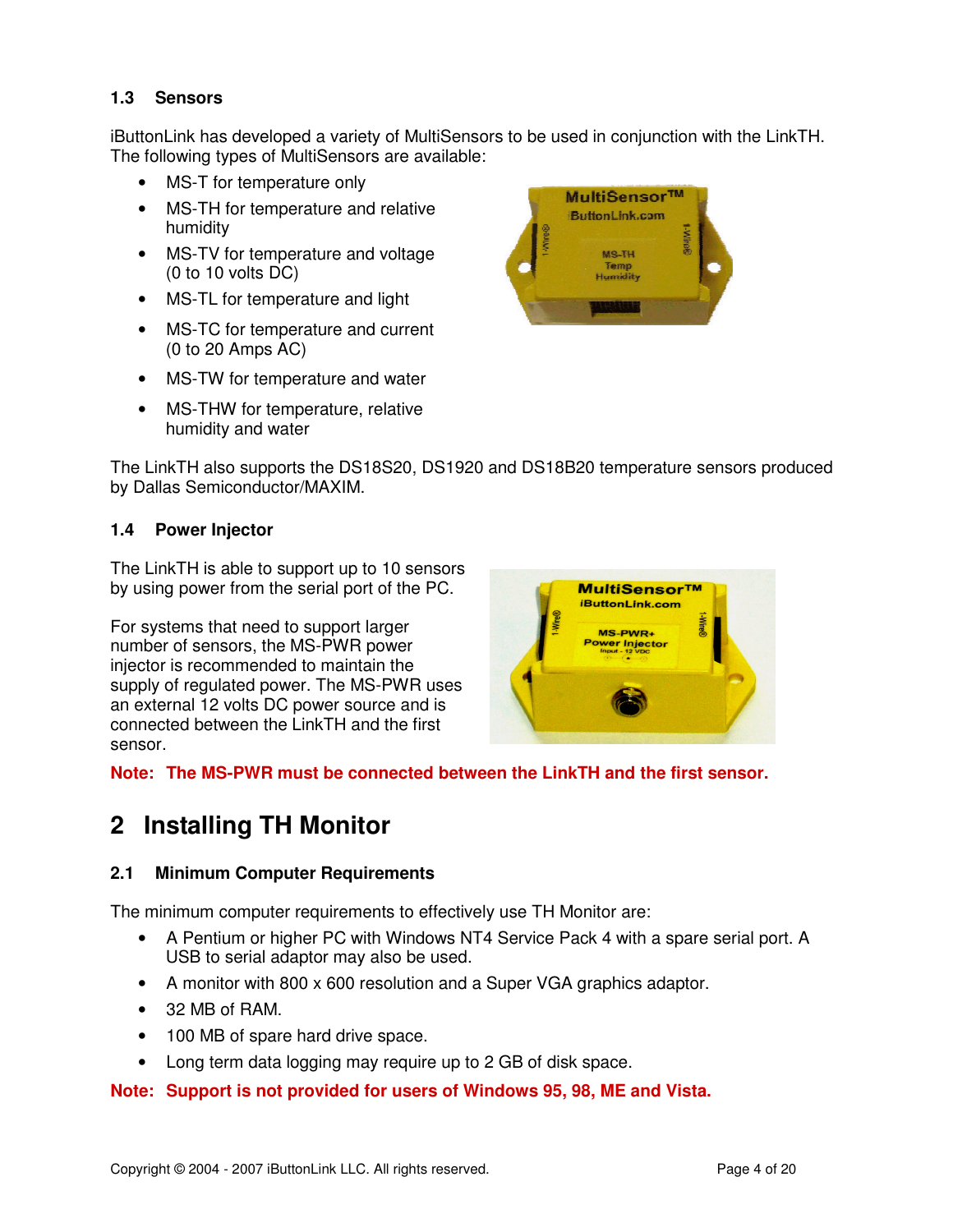#### **2.2 Minimum Hardware Requirements**

To use TH Monitor, the following items are required:

- A LinkTH smart one wire interface.
- One or more sensors.
- A suitable PC as per minimum computer requirements stated above.

#### **2.3 Installation process**

To install TH Monitor, you must be logged in as Administrator or have administrator privileges attached to your user account.

If you already have a version of TH Monitor installed on the computer, it is strongly recommended that you uninstall that version and reboot the computer before installing the new version. Please refer to Section 4.2 – Uninstalling TH Monitor.

To successfully install TH Monitor, the order of the installation steps is as follows:

- 1. Install the software
- 2. Plug in the LinkTH
- 3. Start TH Monitor

#### **2.3.1 Install Software**

Select and run THmonSetup.exe.

You will be presented with the InstallShield Wizard.



Click on the Next button to continue

Follow the InstallShield Wizard prompts and you will be guided through the remaining installation steps.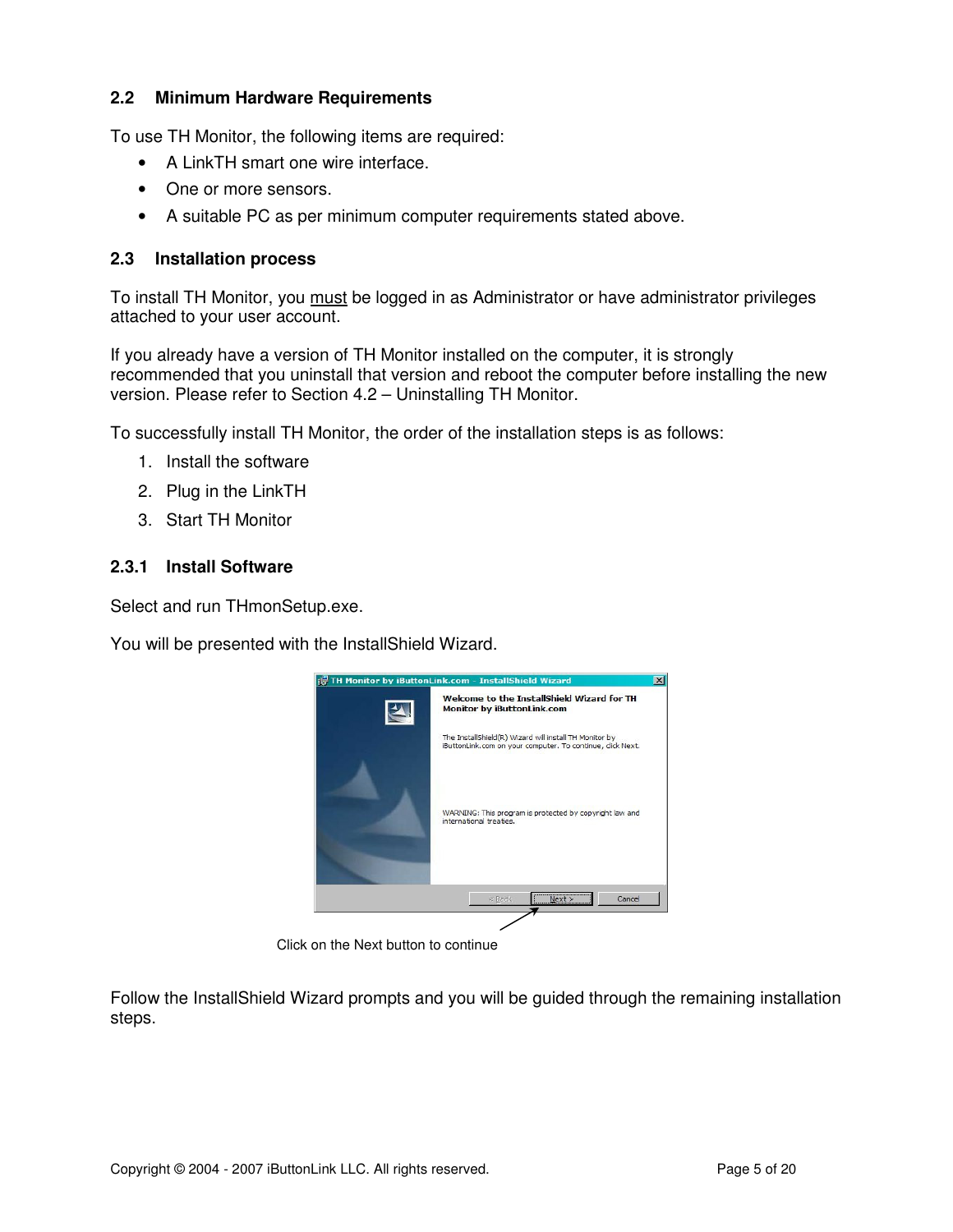#### **2.3.2 Plug in the LinkTH**

Plug the LinkTH into a serial port of the computer.

#### **Note: The LinkTH must be plugged in for the TH Monitor to perform the data collection service.**

#### **2.3.3 Start TH Monitor**

• Double click on the TH Monitor icon presented on the screen.



You are now able to view the main screen of TH Monitor.

| lonitoring<br>Last successful scan 18:38. Time to next scan: 00:46 |          |                     |                  |  |  |
|--------------------------------------------------------------------|----------|---------------------|------------------|--|--|
| Sensor                                                             | Location | Temperature<br>(°F) | Humidity<br>(96) |  |  |
| 262E597D00000097 19 Sensor                                         |          | 73.09               | 32               |  |  |
| 264E5D6E000000FB 00 Sensor                                         |          | 73.56               |                  |  |  |
| 26C9936E00000014 00 Sensor                                         |          | 73.21               |                  |  |  |

You have now completed all the steps to install TH Monitor

**Note**: Data will be collected only when the TH Monitor application is running, either minimized or with the application window visible.

#### **2.4 Update LinkTH firmware**

When TH Monitor starts, it checks the firmware version of the connected LinkTH. If the version is lower than required by TH Monitor, the Update Firmware form will be displayed:

Click Proceed to update the firmware.

TH Monitor will copy the new firmware to the flash memory of the LinkTH.

The update process will take up to 60 seconds.

|       | Update Link TH firmware                                                                                                                        |  |
|-------|------------------------------------------------------------------------------------------------------------------------------------------------|--|
|       | The connected Link TH has the incorrect firmware version.<br>The expected version is LinkTH V1.0h,<br>Do you want to upgrade the firmware now? |  |
| Note: | Upgrading of the firmware will take between 30 and 60 seconds. Do<br>not unplug the Link TH or turn off the computer during this process.      |  |
|       | Cancel                                                                                                                                         |  |
|       |                                                                                                                                                |  |

#### **Note: Ensure that the computer is not shut down or powered off until the process is completed. Interruption of the process will corrupt the LinkTH.**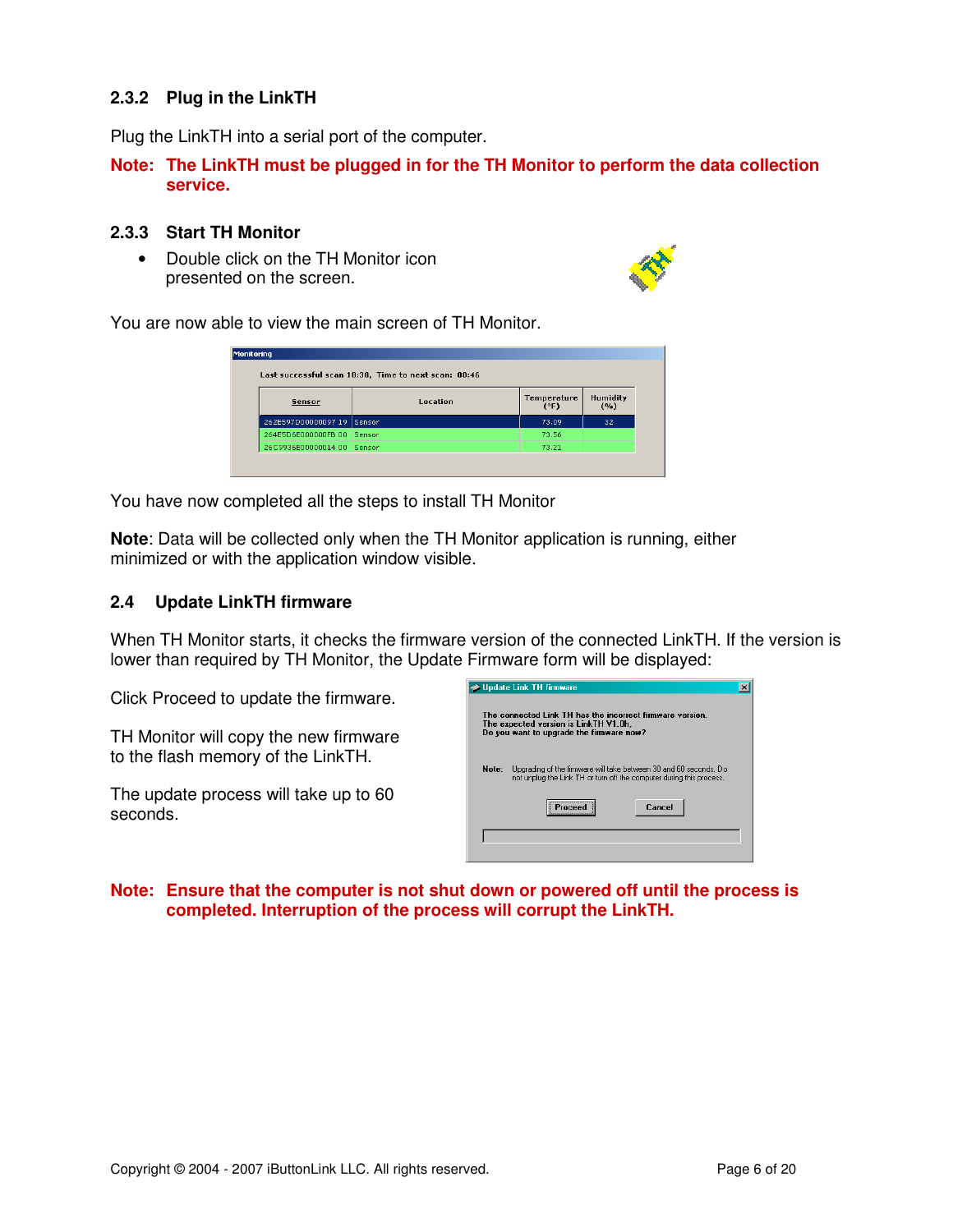## **3 Running TH Monitor**

#### **3.1 Starting the data collection function**

| Exit | <b>Start Data collection</b><br>Seconds to next scan: 21 |                 |                               |                          |
|------|----------------------------------------------------------|-----------------|-------------------------------|--------------------------|
|      | <b>Sensor</b>                                            | <b>Location</b> | Temperature<br>$(C^{\circ}C)$ | <b>Humidity</b><br>(9/6) |
|      | 10EBA9B100080082 00 Sensor                               |                 | 23.75                         |                          |
|      | 262E597D00000097 19 Sensor                               |                 | 23.43                         | 37                       |
|      | 26557D6E000000A0 00 Sensor                               |                 | 23.78                         |                          |

If the port configuration is correct and the LinkTH is detected then the data collection window will open automatically. If system configuration is required then the data collection function will need to be started manually. To start data collection, click Controls then Start Data Collection.

When the data collection function is running the sensors will be scanned every minute. The grid display shows data from the last scan.

- Sensors with readings inside their limits will appear as green (or another selected color) lines.
- Sensors outside their limits will appear at the top of the list in red (or another selected color).
- The time counter counts down to the next scan.

#### **3.2 Configure Options**

TH Monitor enables users to configure options to suit their requirements.

#### **3.2.1 Main Options**

From the top menu, select: Tools > Main Options

| Controls | Tools Data |                | Help |  |
|----------|------------|----------------|------|--|
|          |            | Sensor Options |      |  |
| Monite   |            | Main Options   |      |  |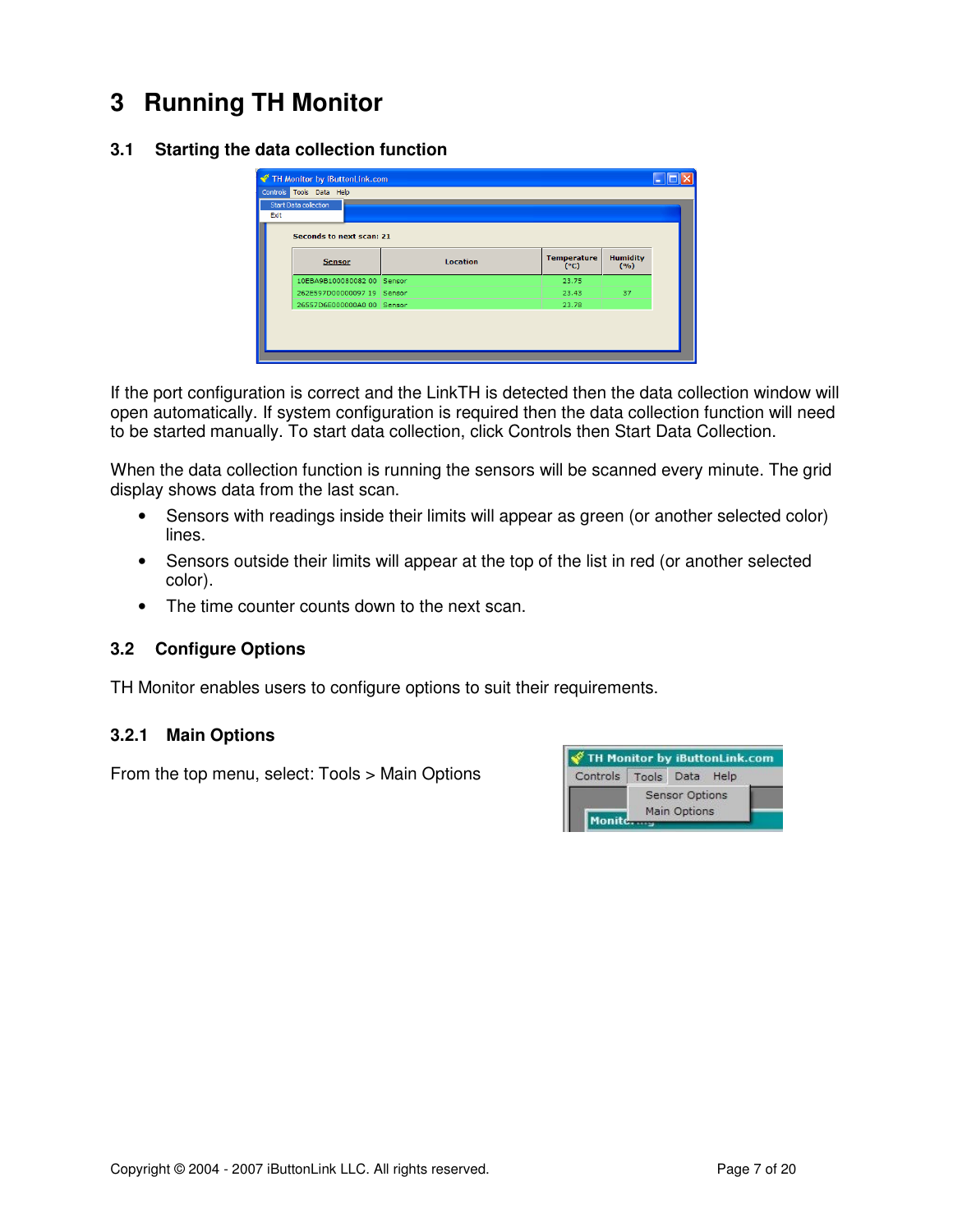The Main Options form will be presented with three tabs; namely: General, Logging and display and Alarm options:

| <b>General</b>                               | Logging and display | <b>Alarm options</b> |                     |
|----------------------------------------------|---------------------|----------------------|---------------------|
| <b>Company or location</b>                   | TH Monitor System   |                      |                     |
| <b>Default sensor location</b>               | Sensor              |                      |                     |
| <b>Temperature scale</b>                     | $C$ Celsius         |                      | <b>G</b> Fahrenheit |
| <b>Date Format</b>                           | <b>G</b> Short Date | $C$ Custom           | Short Date          |
| <b>Time Format</b>                           | <b>G</b> Short Time | $C$ Custom           | Short Time          |
| <b>Test time and date formats</b>            | <b>Test</b>         |                      |                     |
| Automatically scan COM ports to find Link TH |                     | ⊽                    |                     |
| <b>COM port number for Link TH</b>           | 1                   | <b>Test</b>          |                     |
|                                              |                     |                      |                     |

To capture changes, click on the Apply button.

To capture changes and go back to the main screen, click on the OK button.

#### **General Options Tab**

The General tab contains user and regional preference settings.

| Company or<br>location     | The text entered in this field will appear on reports, emails and<br>graphs generated by TH Monitor.                                          |                                                           |  |  |
|----------------------------|-----------------------------------------------------------------------------------------------------------------------------------------------|-----------------------------------------------------------|--|--|
| Default sensor<br>location | Enter the default location to be assigned to new sensors. Sensor<br>locations may be changed individually after they appear on the<br>system. |                                                           |  |  |
| <b>Temperature scale</b>   | This is generally set according to your region.<br>Click on the appropriate scale.                                                            |                                                           |  |  |
| <b>Time Format</b>         | Custom time format may be set by typing the format definition into<br>the fields.                                                             |                                                           |  |  |
|                            | The options for time format definition are as follows:                                                                                        |                                                           |  |  |
|                            | The minute is shown as a number, i.e., 7 or 17<br>m                                                                                           |                                                           |  |  |
|                            | mm                                                                                                                                            | The minute is shown as a two digit number, i.e., 07 or 17 |  |  |
|                            | H                                                                                                                                             | The hour is shown as a number, i.e., 2 or 12              |  |  |
|                            | HH                                                                                                                                            | The hour is shown as a two digit number, i.e., 02 or 12   |  |  |
|                            | AMPM after the time format makes the time appear in 12 hour<br>format followed by AM or PM                                                    |                                                           |  |  |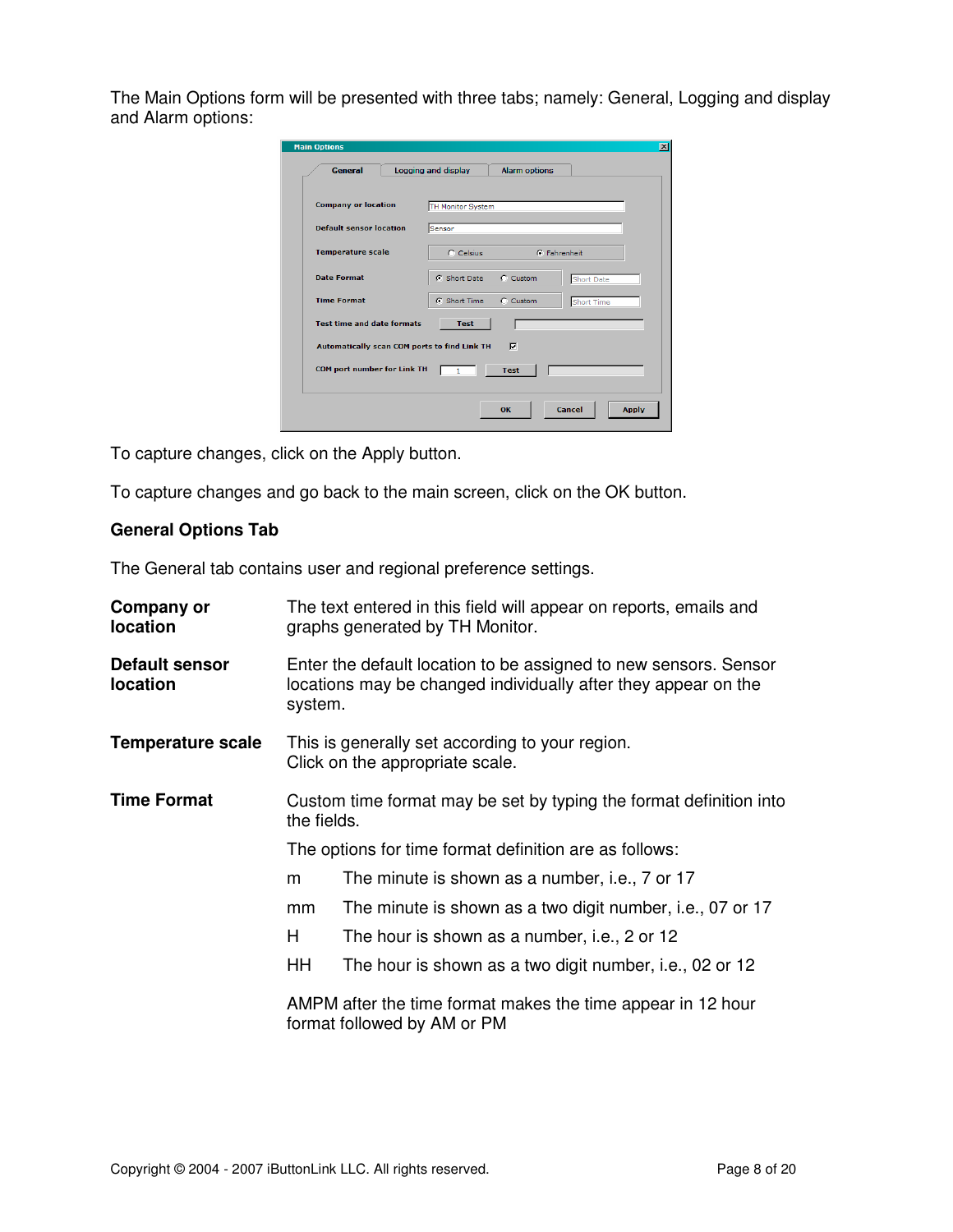| <b>Date Format</b>                           | the fields.                                                                                  | Custom date format may be set by typing the format definition into                                                                                               |  |  |  |
|----------------------------------------------|----------------------------------------------------------------------------------------------|------------------------------------------------------------------------------------------------------------------------------------------------------------------|--|--|--|
|                                              |                                                                                              | The options for date format definition are as follows:                                                                                                           |  |  |  |
|                                              | d                                                                                            | The day of the month is shown as a number, i.e., 7 or 17                                                                                                         |  |  |  |
|                                              | dd                                                                                           | The day is shown as a two digit number, i.e., 07 or 17.                                                                                                          |  |  |  |
|                                              | ddd                                                                                          | The day is shown as a three letter abbreviation, i.e., Thu                                                                                                       |  |  |  |
|                                              | dddd                                                                                         | The day is shown in full, i.e., Thursday                                                                                                                         |  |  |  |
|                                              | M                                                                                            | The month is shown as a number, i.e., 8 or 12                                                                                                                    |  |  |  |
|                                              | MМ                                                                                           | The month is shown as a two digit number, i.e., 08 or 12                                                                                                         |  |  |  |
|                                              | <b>MMM</b>                                                                                   | The month is shown as a three letter abbreviation, i.e., Aug                                                                                                     |  |  |  |
|                                              | <b>MMMM</b>                                                                                  | The month is shown in full, i.e., August                                                                                                                         |  |  |  |
|                                              | yу                                                                                           | The year is shown as a two digit number, i.e., 03                                                                                                                |  |  |  |
|                                              | уууу                                                                                         | The year is shown as a four digit number, i.e., 2003                                                                                                             |  |  |  |
|                                              |                                                                                              | After entering your preferred date and time format, click the Test<br>button. The current date will appear in the test window according<br>your selected format. |  |  |  |
| <b>Automatically scan</b><br><b>COM</b> port | By default, TH monitor will attempt to detect the LinkTH by scanning<br>available COM ports. |                                                                                                                                                                  |  |  |  |
|                                              | Uncheck this box if scanning of COM ports is not required.                                   |                                                                                                                                                                  |  |  |  |
| <b>COM</b> port number<br>for LinkTH         |                                                                                              | Enter the number of the port connected to the LinkTH.                                                                                                            |  |  |  |
|                                              |                                                                                              | Click on the Test button to verify that the LinkTH is connected and<br>is operating properly.                                                                    |  |  |  |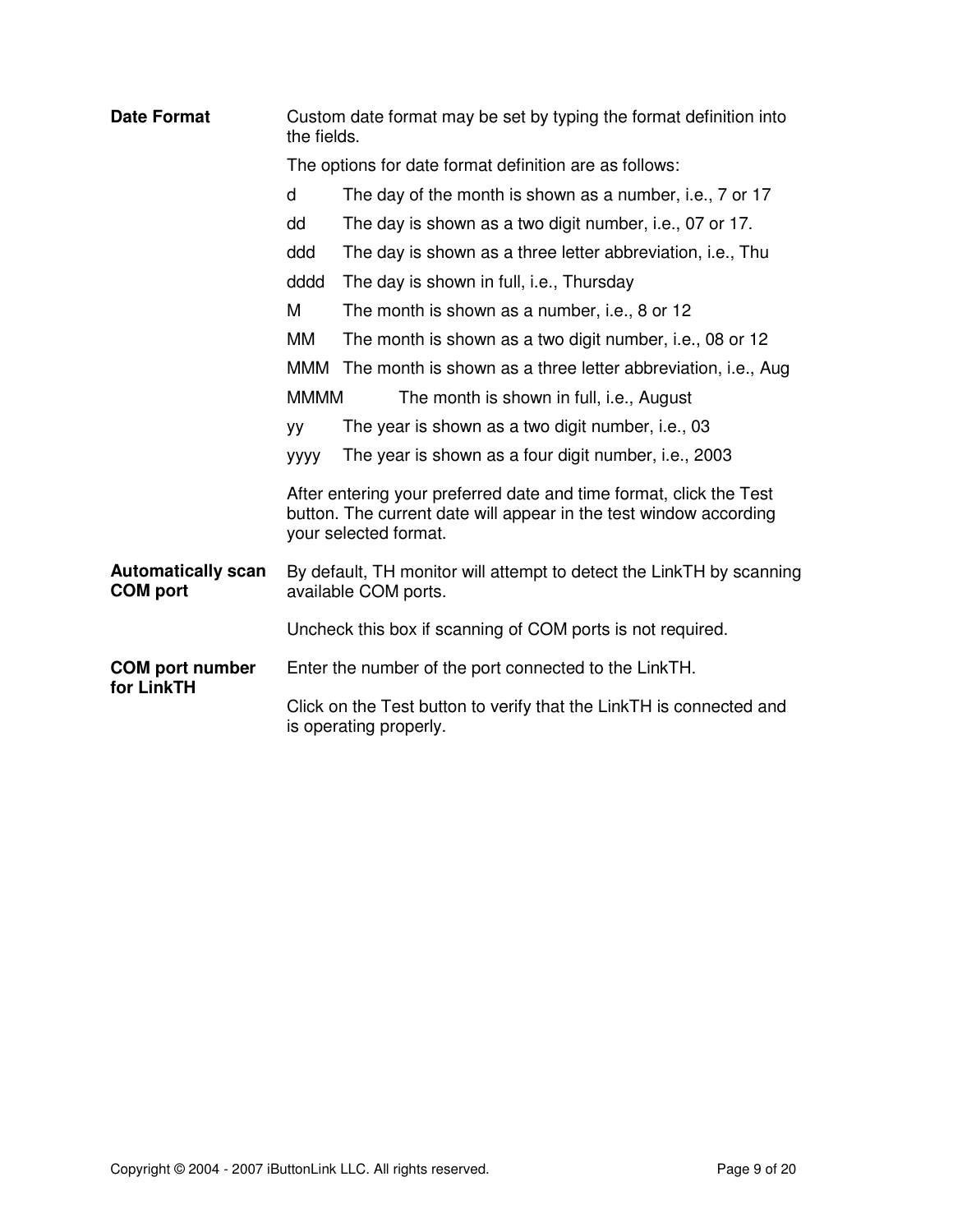#### **Logging and Display Tab**

This tab sets logging parameters, options for color display of the grid on the main screen and on graphs and a debug option for trouble shooting.

|                                 | <b>Main Options</b>                                                                                   |                                   |                        |                     |                                                 |                                                                                                                                                                                                                           |
|---------------------------------|-------------------------------------------------------------------------------------------------------|-----------------------------------|------------------------|---------------------|-------------------------------------------------|---------------------------------------------------------------------------------------------------------------------------------------------------------------------------------------------------------------------------|
|                                 | General                                                                                               | <b>Logging and display</b>        | Alarm options          |                     |                                                 |                                                                                                                                                                                                                           |
|                                 | Logging interval                                                                                      | з                                 | minutes                |                     |                                                 |                                                                                                                                                                                                                           |
|                                 | Length of time to store data                                                                          | $\overline{2}$                    | days<br>$\circ$        | hours Keep all data | г                                               |                                                                                                                                                                                                                           |
|                                 | Log history to display                                                                                | $\overline{2}$                    | $\circ$<br>days        | hours               |                                                 |                                                                                                                                                                                                                           |
|                                 | <b>Grid colors</b>                                                                                    | <b>Normal</b>                     |                        | <b>Alarm</b>        |                                                 |                                                                                                                                                                                                                           |
|                                 | <b>Graph colors</b>                                                                                   | Plot                              | <b>Low limit</b>       | <b>High limit</b>   | Double-click<br>color boxes to<br>change colors |                                                                                                                                                                                                                           |
|                                 | <b>Temperature</b>                                                                                    |                                   |                        |                     | <b>Set colors</b><br>to default                 |                                                                                                                                                                                                                           |
|                                 | <b>Humidity, light</b>                                                                                |                                   |                        |                     | Debug data is saved as                          |                                                                                                                                                                                                                           |
|                                 |                                                                                                       | Debug options Store error details | Store successful reads |                     | files named [date].log                          |                                                                                                                                                                                                                           |
|                                 |                                                                                                       |                                   |                        |                     |                                                 |                                                                                                                                                                                                                           |
|                                 |                                                                                                       |                                   | OK                     | Cancel              | Apply                                           |                                                                                                                                                                                                                           |
| Logging interval                | Enter a scanning interval in minutes and seconds.                                                     |                                   |                        |                     |                                                 |                                                                                                                                                                                                                           |
|                                 | in the database, based on the scanning interval.                                                      |                                   |                        |                     |                                                 | The service will scan all connected sensors and save the readings                                                                                                                                                         |
|                                 | dependant upon the number and type of sensors in use.                                                 |                                   |                        |                     |                                                 | The minimum scanning interval is approximately 10 seconds and is                                                                                                                                                          |
|                                 | Each MultiSensor on the bus requires approximately 0.5 second to<br>scan.                             |                                   |                        |                     |                                                 |                                                                                                                                                                                                                           |
|                                 | Each DS18S20, DS18B20 or DS1920 requires approximately 1.2<br>seconds to scan.                        |                                   |                        |                     |                                                 |                                                                                                                                                                                                                           |
|                                 | will scan the bus at the actual scan time plus 10 seconds.                                            |                                   |                        |                     |                                                 | If the interval entered is lower than the actual scan time, the system                                                                                                                                                    |
| Length of time to<br>store data | Enter the length of time that data is required to be stored.                                          |                                   |                        |                     |                                                 |                                                                                                                                                                                                                           |
|                                 | Data will be erased after the selected Length of time to store data<br>period has elapsed.            |                                   |                        |                     |                                                 |                                                                                                                                                                                                                           |
| Keep all data                   | If the Keep all data check box is checked, all data will be<br>database weekly to maintain integrity. |                                   |                        |                     |                                                 | preserved. TH Monitor automatically compacts and repairs the                                                                                                                                                              |
|                                 | Important:                                                                                            | database.                         |                        |                     |                                                 | If Keep all data is checked the database will continue<br>to grow and should be monitored. If the database file<br>exceeds 1,000 MB, manually purge the database<br>using Access (2000 or higher) or replace with a fresh |
|                                 | Note:                                                                                                 | an external process.              |                        |                     |                                                 | TH Monitor does not back up the database. If the<br>data is critical it should be backed up regularly using                                                                                                               |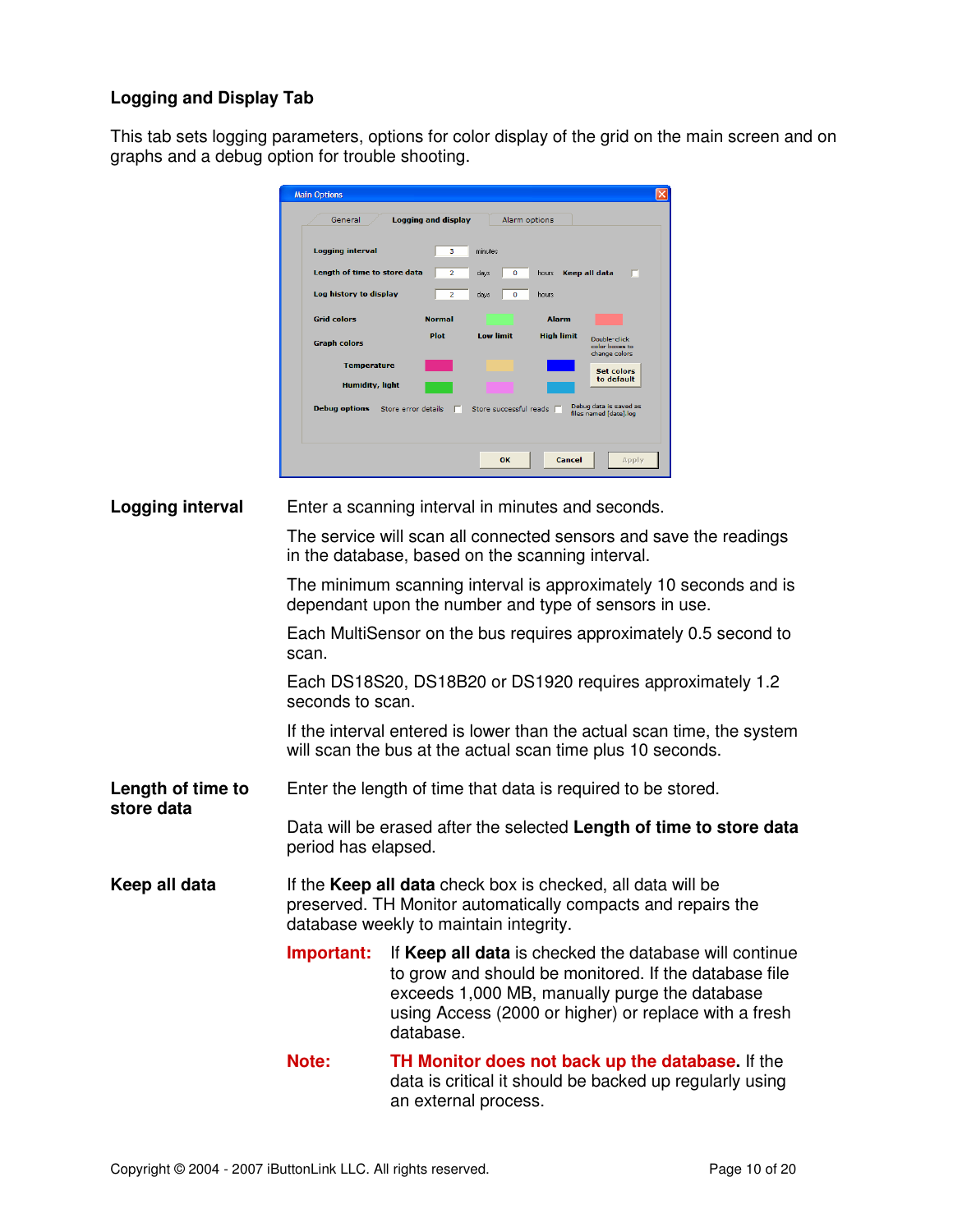| Log history to<br>display                                              | The period, in days and hours, that the graphs and log reports are<br>to display.                                                                                                                                                                                                                                                                                                      |
|------------------------------------------------------------------------|----------------------------------------------------------------------------------------------------------------------------------------------------------------------------------------------------------------------------------------------------------------------------------------------------------------------------------------------------------------------------------------|
| Grid colors/<br>Graph colors/<br><b>Temperature</b><br>Humidity, light | Colors for the display grid and graphs may be selected by:<br>Double-clicking on the color boxes OR click on the Set colors to<br>default button.                                                                                                                                                                                                                                      |
| Debug options                                                          | If either of the Debug Options boxes are checked, the service will<br>create a daily log file in the application directory.<br>If Store error details is checked, the service will record service<br>start and stop events, mail events as well as system errors.<br>If Store successful reads is checked, the raw data from the<br>LinkTH will be saved each time the bus is scanned. |

#### **Alarm options tab**

This tab holds the parameters for setting alarm limits and alarm messaging via email.

| <b>Main Options</b>                                                                                                                   |                                                                                                                                                         |
|---------------------------------------------------------------------------------------------------------------------------------------|---------------------------------------------------------------------------------------------------------------------------------------------------------|
| Logging and display<br>General                                                                                                        | <b>Alarm options</b>                                                                                                                                    |
| <b>Default alarm limits</b><br><b>High</b><br>Low<br>Temperature<br>30<br>15<br>Humidity or light<br>20<br>80                         | High<br>Low<br>Test email<br>Send mail<br>$\overline{\mathbf{v}}$<br>$\overline{v}$<br>on alarm:<br><b>Reset alarms</b><br>$\overline{\mathbf{v}}$<br>⊽ |
| Send mail on water alarms<br>Send mail on alarm or sensor failure<br>Time in alarm or return to normal before sending email (minutes) | Configure individual sensors using Sensor Options<br>$\overline{V}$<br>Send mail on return to normal<br>⊽<br>4                                          |
| To address for email notifications<br><b>From address for email notifications</b><br><b>Subject line for alarm messages</b><br>Alarm  | alarm@thermid.com<br>LoggingPC@thermid.com                                                                                                              |
| Subject line for return to normal<br>Mail (SMTP) server mail.bigpond.com<br>Authentication required? $\Box$ User name                 | Return to normal<br>25<br>Port  <br>Add location to subject [7]<br>Password                                                                             |
|                                                                                                                                       | Cancel<br>OK<br><b>Apply</b>                                                                                                                            |

- **Default alarm limits** Enter the default **High** and **Low** limits to be assigned to new sensors. Sensor limits may be changed individually after they appear on the system.
- **Send mail on alarm** By checking the **High** and **Low** limits for each sensor, the system will attempt to send mail when readings are higher and/or lower than the set alarm limits.

For example: If notification is only required for high temperature events, check the **High** box only and leave the **Low** box unchecked.

**Note: The computer must be connected to the internet to enable email alarms.**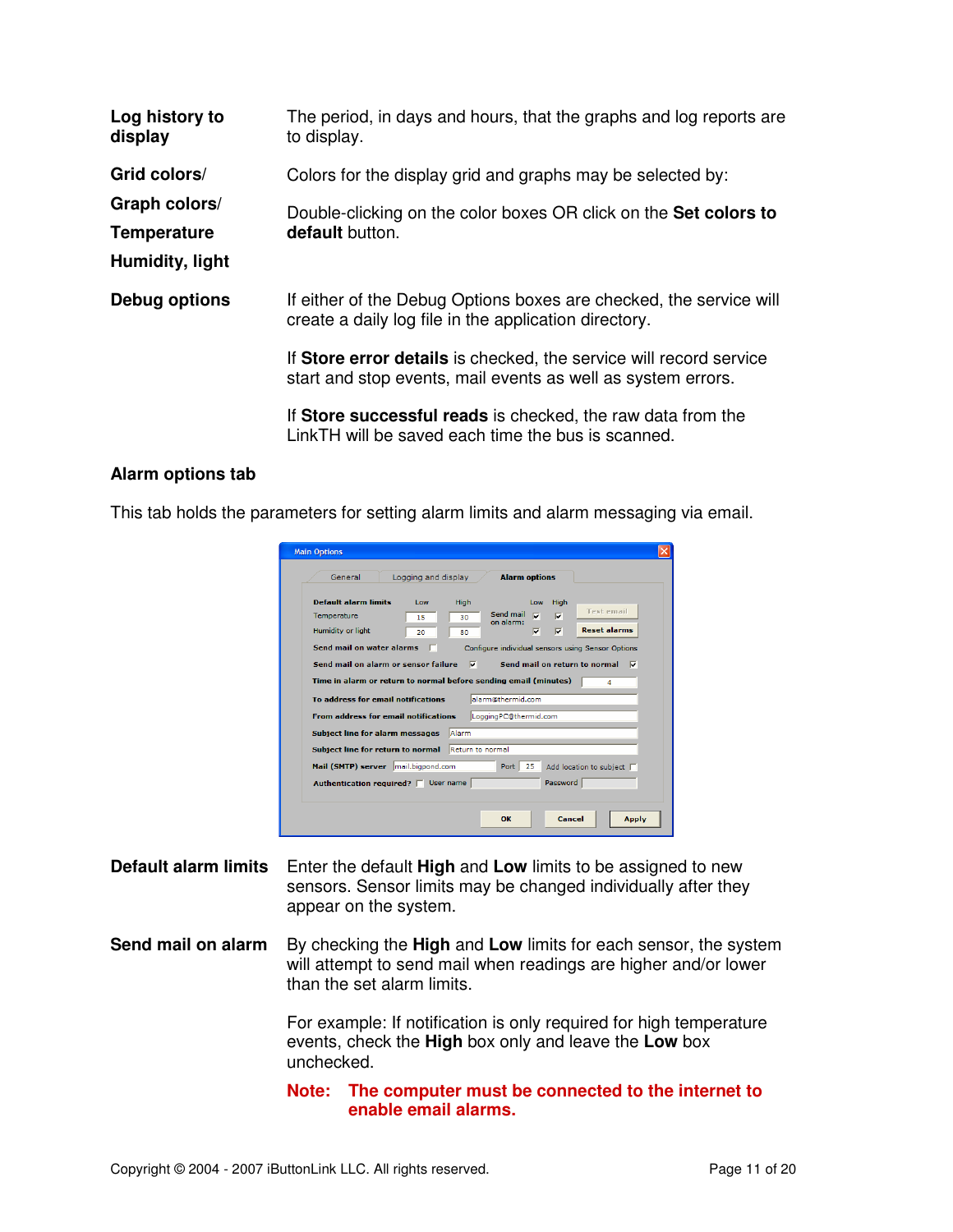| Send mail on water<br>alarms / alarm or<br>sensor failure | Check these boxes as required.                                                                                                                                                                                                                      |
|-----------------------------------------------------------|-----------------------------------------------------------------------------------------------------------------------------------------------------------------------------------------------------------------------------------------------------|
| Send mail on<br>return to normal                          | Check this box if you wish the system to also send mail when the<br>readings return to within their limits.                                                                                                                                         |
| Time in alarm<br>before sending<br>email                  | Define the time in minutes that a sensor needs to remain outside<br>the alarm limits before a notification is sent. This provides a means<br>of sending notification only for serious or persistent events and<br>disregarding less serious spikes. |
|                                                           | Set to 1 if all alarms must be notified.                                                                                                                                                                                                            |
| <b>Reset alarms</b>                                       | Clicking this button will cause any sensor records currently in an<br>alarm state to be returned to normal. Subsequently, sensors will be<br>returned to the alarm state as per the system configuration.                                           |
| <b>Test email</b>                                         | Click on this button to send a test email, using the email settings<br>entered. If the test email fails due to a standard SMTP failure event,<br>the error details will be saved in the log file.                                                   |
| To / From<br>addresses for<br>email notifications         | If mail notification is required, enter the To (recipient) and From<br>email addresses.                                                                                                                                                             |
| <b>Subject line for</b><br>alarm messages                 | Enter the subject to be used for alarm email messages.                                                                                                                                                                                              |
| <b>Subject line for</b><br>return to normal               | Enter the subject to be used for email messages notifying that<br>alarms have returned to normal.                                                                                                                                                   |
| <b>Add location to</b><br>subject                         | If checked, the <b>Company or location</b> data (from General tab) will<br>be added to the email subject line.                                                                                                                                      |
| Mail (SMTP) server                                        | Enter the name of the SMTP (outgoing mail) server.                                                                                                                                                                                                  |
| <b>Port</b>                                               | Enter the port for SMTP traffic. The default setting is 25.                                                                                                                                                                                         |
| <b>Authentication</b><br>required?                        | Check this box if the SMTP server requires authentication with user<br>name and password.                                                                                                                                                           |
| User name,<br><b>Password</b>                             | Enter the user name and password if <b>Authentication required?</b> is<br>checked.                                                                                                                                                                  |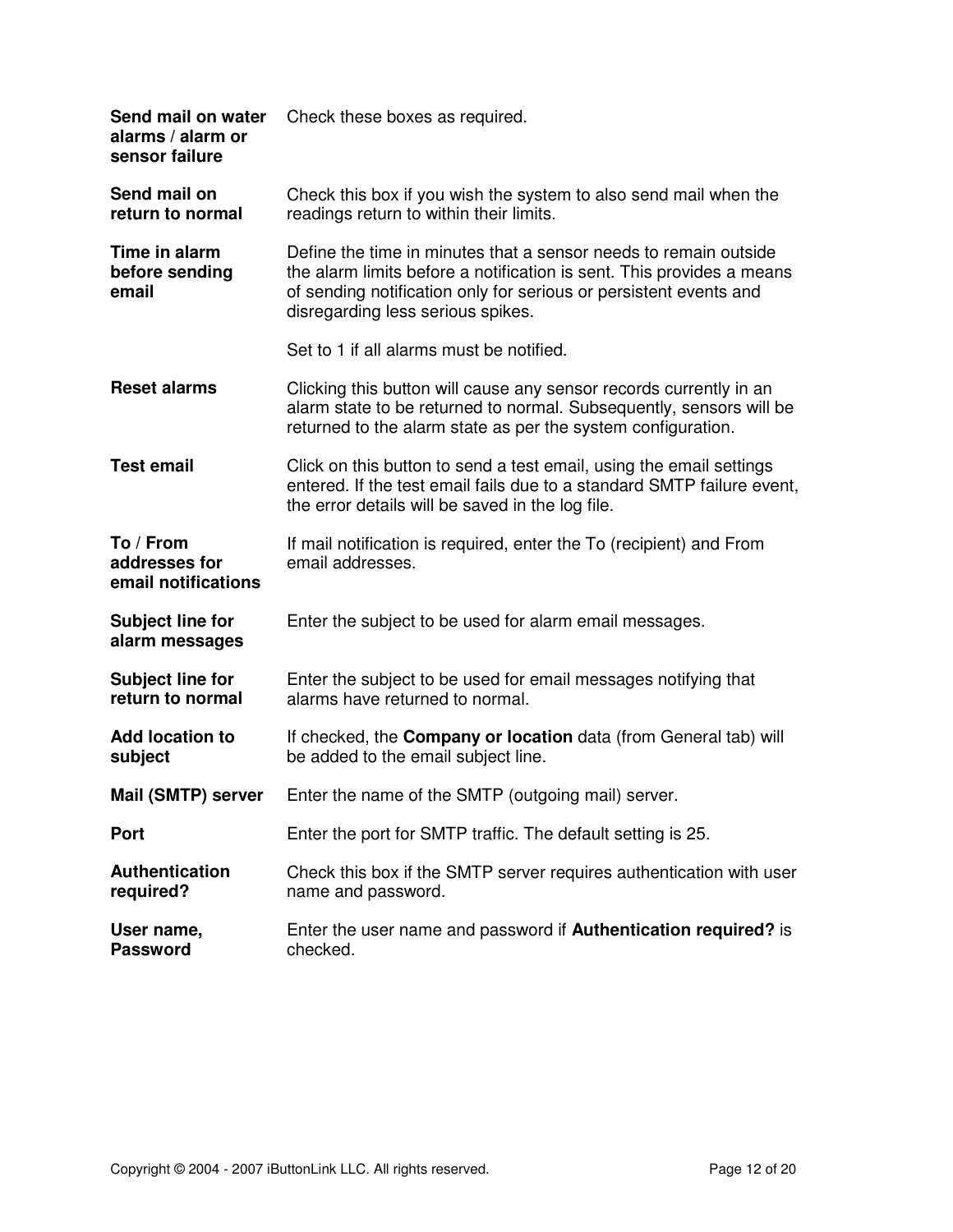#### **3.2.2 Sensor Options**

The Sensor Options form is where the details of individual sensors are captured.

There are two ways to access Sensor Options; namely:

Highlight a sensor entry in the grid, then from the top menu, select: Tools > Sensor Options

| Controls | Tools Data |                | Help |  |
|----------|------------|----------------|------|--|
|          |            | Sensor Options |      |  |
| Monite   |            | Main Options   |      |  |

#### OR

Right-click on a sensor entry in the grid and select Sensor Options

| Controls Tools Data Help         |              |                       |                                     |                          |
|----------------------------------|--------------|-----------------------|-------------------------------------|--------------------------|
| Monitoring                       |              |                       |                                     |                          |
| Time to next scan: 02:28         |              |                       |                                     |                          |
| Sensor                           |              | Location              | <b>Temperature</b><br>$(^{\circ}F)$ | Humidity,<br>light $(%)$ |
| 2618291500000029 1B Conservatory |              |                       | 71.12                               | $\overline{2}$           |
| 26332715000000C5 19 Conservatory |              |                       | 71.31                               | 41                       |
| 267F25150000004E 00              | Conservatory | <b>Sensor Options</b> | 69.78                               |                          |
|                                  | Conservatory | Log                   | 72.31                               |                          |
| 2824C9500000007D                 |              |                       |                                     |                          |

#### **Sensor Options Form**

Enter the location and applicable the alarm limits for the sensor.

To capture changes, click on the **Apply** button.

To capture changes and go back to the main screen, click on the **OK** button.

| Serial number          |                                  | 267F25150000004E 00 |              |
|------------------------|----------------------------------|---------------------|--------------|
| <b>Sensor location</b> | Coolroom 7                       |                     |              |
| <b>Alarm limits</b>    | Low                              | High                |              |
| Temperature            | $\overline{2}$                   | 8                   |              |
| Humidity               |                                  |                     |              |
|                        | -------------------------------- | Cancel              | <b>Apply</b> |

#### **3.3 View Data**

TH Monitor offers the functionality to view data from each sensor in log or graph form.

To access these tools,

Highlight a sensor entry in the grid, then from the top menu, select: Data > Log or Graph

| $\delta$ TH Monitor by iButtonLink.com |              |      |
|----------------------------------------|--------------|------|
| Controls Tools                         | <b>Data</b>  | Help |
| Monitoring                             | Log<br>Graph |      |

OR

Right-click on a sensor entry in the grid and select Log or Graph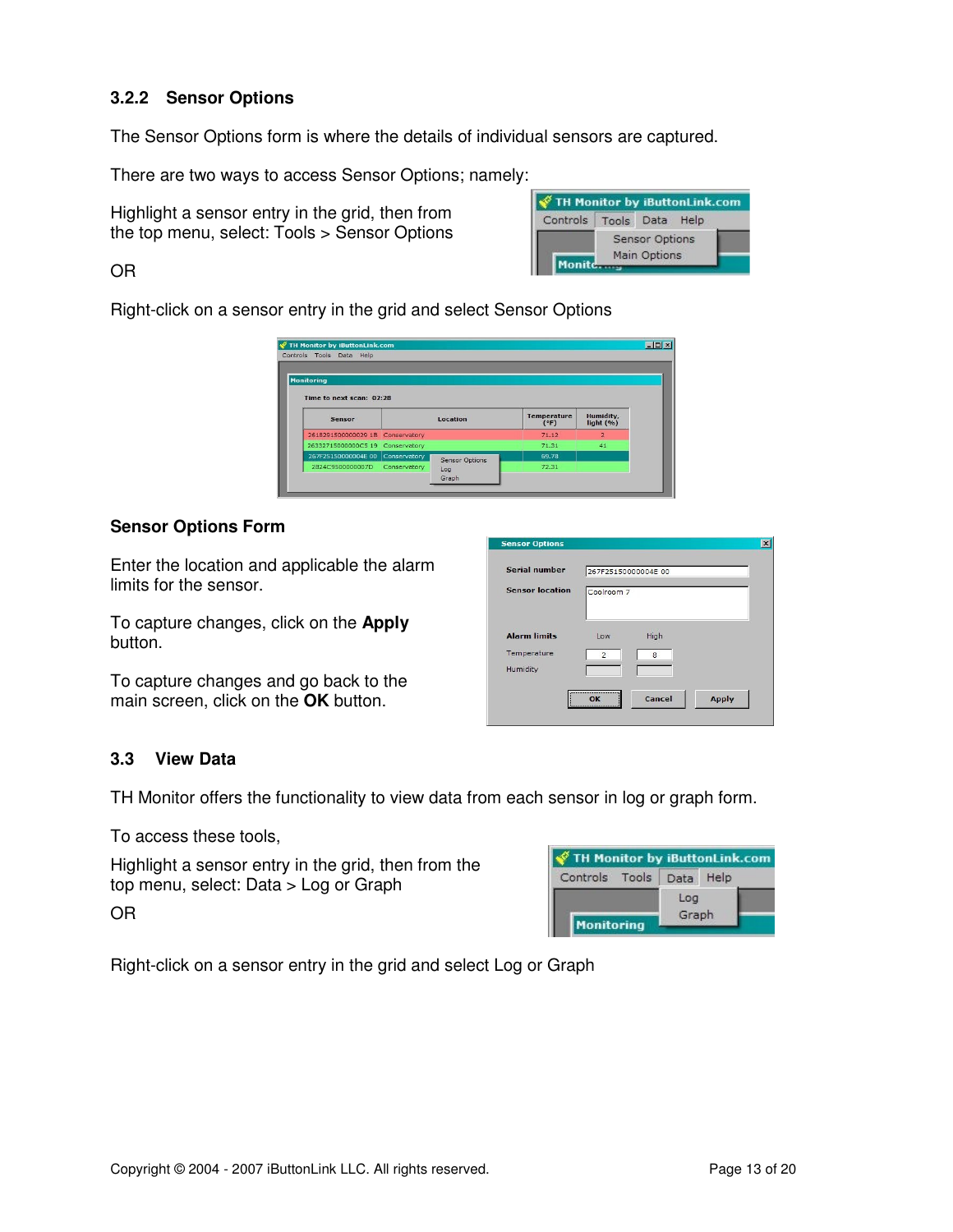#### **3.3.1 View Data as Graph**

Displays a graph for the selected sensor.



**Print** Click to display the print dialog box.

**Copy** Click on Copy to copy the graph to the clipboard for pasting as an image into a document.

**Check boxes** 

- Temperature plot
- Temperature limits
- Secondary (e.g.: humidity) plot
- Secondary (e.g.: humidity) limits

Use these check boxes to selectively show or hide the temperature plot, secondary plots and alarm limits.

#### **3.3.2 View Data as Log Table**

Displays a tabular data log for the selected sensor.

| Sensor ID                              | Order<br>262E597D00000097 19 | C Descending<br>G Ascending |
|----------------------------------------|------------------------------|-----------------------------|
| Location<br>Sensor                     |                              |                             |
| 05/06/2006<br>Start date               | <b>End date</b>              | 14/06/2006                  |
| <b>Alarm limits</b>                    | High<br>Low                  | Load data                   |
| Temperature                            | 50<br>80                     | <b>Export file</b>          |
| Humidity                               | 10<br>80                     |                             |
|                                        |                              | Close                       |
| Date, time                             | Temperature (°F)             | Humidity                    |
| 05/06/2006, 15:15                      | 69.84                        | 42                          |
| 05/06/2006.15:16                       | 69.78                        | 42                          |
| 05/06/2006.15:16                       | 69.84                        | 42                          |
| 05/06/2006, 15:17                      | 69.96                        | 42                          |
|                                        | 69.84                        | 42                          |
| 05/06/2006, 15:17                      |                              |                             |
| 05/06/2006, 15:17                      | 70                           | 42                          |
| 05/06/2006, 15:18                      | 70.06                        | 42                          |
| 05/06/2006.15:19                       | 70                           | 41                          |
| 05/06/2006, 15:20                      | 69.78                        | 41                          |
| 05/06/2006, 15:21<br>05/06/2006, 15:22 | 70.12                        | 41                          |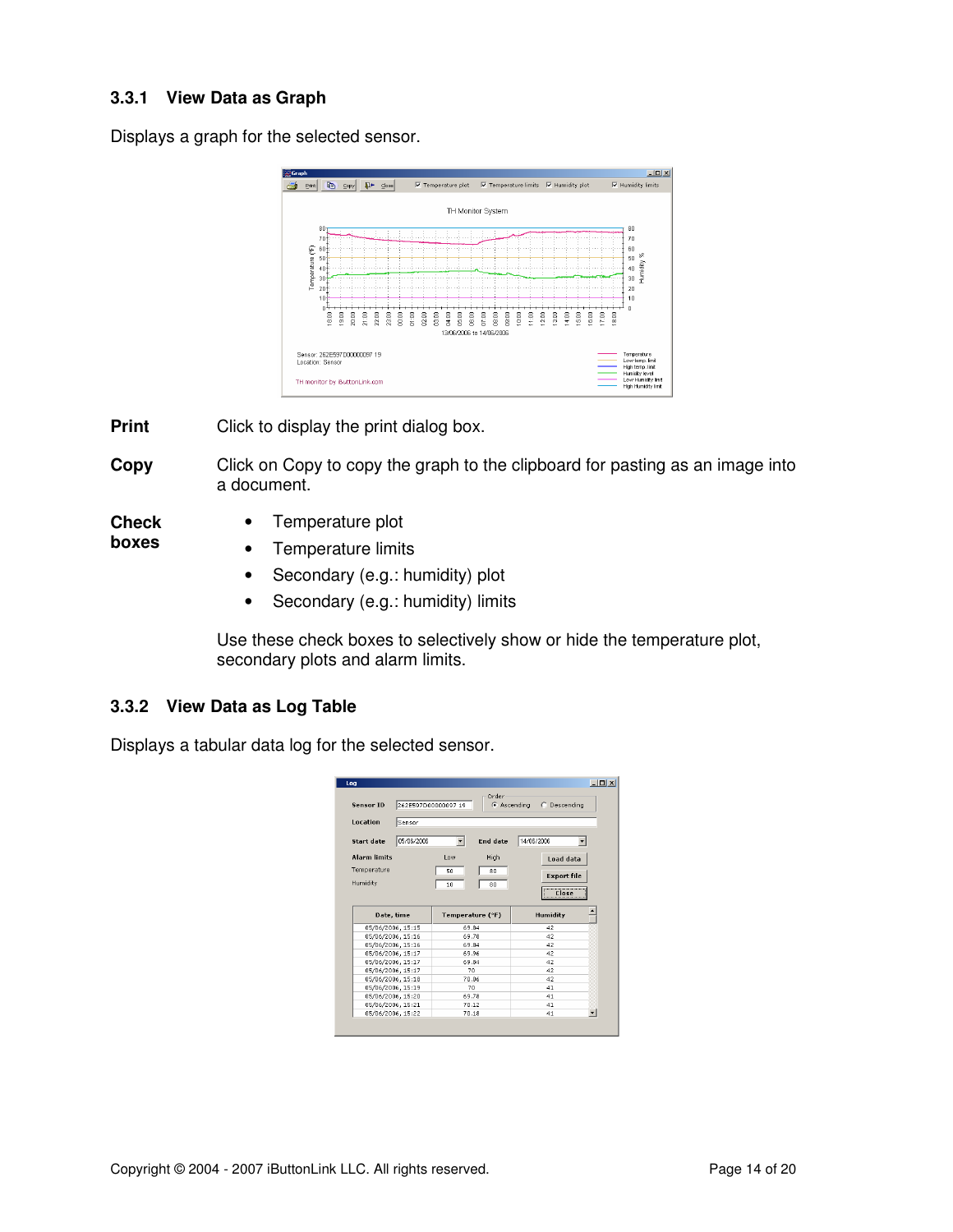## **4 Troubleshooting and support**

#### **4.1 Troubleshooting the LinkTH**

If TH Monitor is unable to detect the LinkTH then it is possible to use a terminal program such as HyperTerminal to troubleshoot the LinkTH and sensors. Please refer to the LinkTH manual for instructions on how to use the LinkTH with a terminal program.

#### **4.2 User support forum**

iButtonLink maintains a support forum for users of TH Monitor to exchange information and provide mutual support.

To access the forum, visit the iButtonLink website http://www.ibuttonlink.com/ and click on the Discussion Board link.

## **5 Running TH Monitor automatically**

#### **5.1 Starting TH Monitor on log-in**

To make TH Monitor start automatically upon log-in. place a shortcut to THmon.exe in the Startup folder under Program Files:

| <b>E:</b> C:\Documents and Settings\Rob\Start Menu\Programs\Startup |      |           |                  | $\blacksquare$ $\blacksquare$ $\times$ |
|---------------------------------------------------------------------|------|-----------|------------------|----------------------------------------|
| View<br>Favorites Tools<br>File<br>Edit                             | Help |           |                  |                                        |
| <b>O</b> Back • ● • 立   ● Search ● Folders   彦 ③ × り   冊•           |      |           |                  |                                        |
| Address C C:\Documents and Settings\Rob\Start Menu\Programs\Startup |      |           |                  | →<br>Go                                |
| $Name -$                                                            |      | Size Type | Date Modified    |                                        |
| TH monitor                                                          | 1 KB | Shortcut  | 26/04/2007 16:49 |                                        |
|                                                                     |      |           |                  |                                        |
|                                                                     |      |           |                  |                                        |
|                                                                     |      |           |                  |                                        |
|                                                                     |      |           |                  |                                        |
|                                                                     |      |           |                  |                                        |
|                                                                     |      |           |                  |                                        |

If TH Monitor is required to run regardless of the user logged in then place the shortcut in the folder C:\Documents and Settings\All Users\Start Menu\Startup.

IF TH Monitor is only required to run when particular users are logged in, place a shortcut in each C:\Documents and Settings\[user name]\Start Menu\Startup folder.

#### **5.2 Running TH Monitor when the computer starts**

If TH Monitor is required to start up whenever the computer is booted, you must set the computer to log in automatically to a selected user account.

Setting up automatic login requires the use of a program such as TweakUI, which is available as part of the Microsoft PowerToys for Windows XP package. This set of tools is available for download from Microsoft.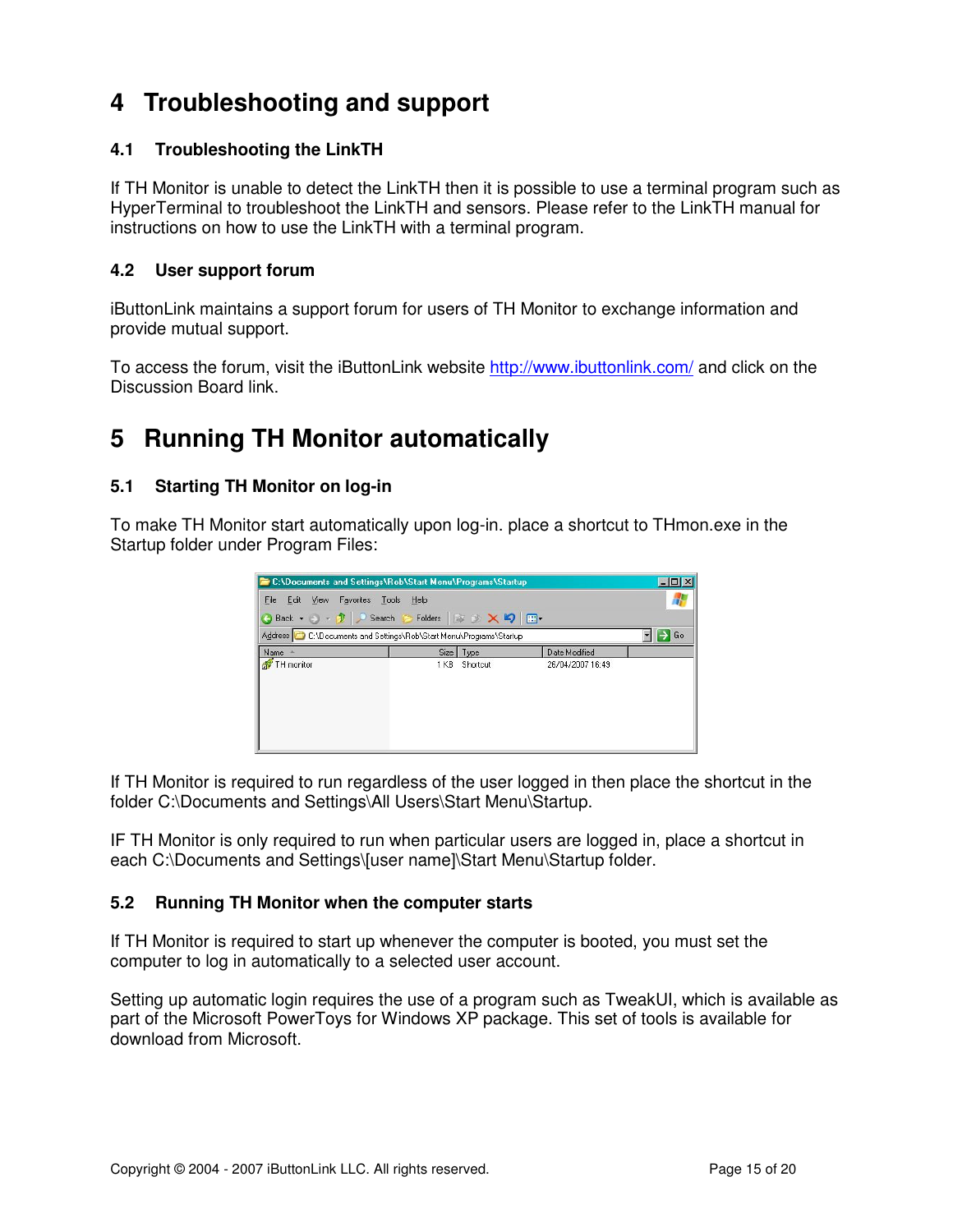To use TweakUI to set up automatic login, click Start then Run and enter tweakui:



If TweakUI is installed on the computer then TweakUI will open:

| <b>A</b> Tweak UI                                                                                                                                                                                                                                                                                         | ?                                                                                                                                                                                                             |
|-----------------------------------------------------------------------------------------------------------------------------------------------------------------------------------------------------------------------------------------------------------------------------------------------------------|---------------------------------------------------------------------------------------------------------------------------------------------------------------------------------------------------------------|
| <b>T</b> About<br>+ General<br>+- Mouse<br>E-Explorer<br>E Common Dialogs<br>F Taskbar and Start menu<br>E-Desktop<br>E-My Computer<br>- Control Panel<br><b>Templates</b><br>E Internet Explorer<br>- Command Prompt<br>⊟-Logon<br>Autologon<br>Settings<br>Screen Saver<br>- Access Control<br>- Repair | Ⅳ Log on automatically at system star<br>tup:<br>User name:   THmon<br>Set Password<br>Description<br>In the "User name" text box, type the user name that should<br>be used by the automatic logon facility. |
|                                                                                                                                                                                                                                                                                                           | OK<br>Cancel<br>Apply                                                                                                                                                                                         |

Select Logon then Autologon. Enter the user name and password for the account to log on automatically.

Place a shortcut to TH Monitor in the Startup folder for the selected user account.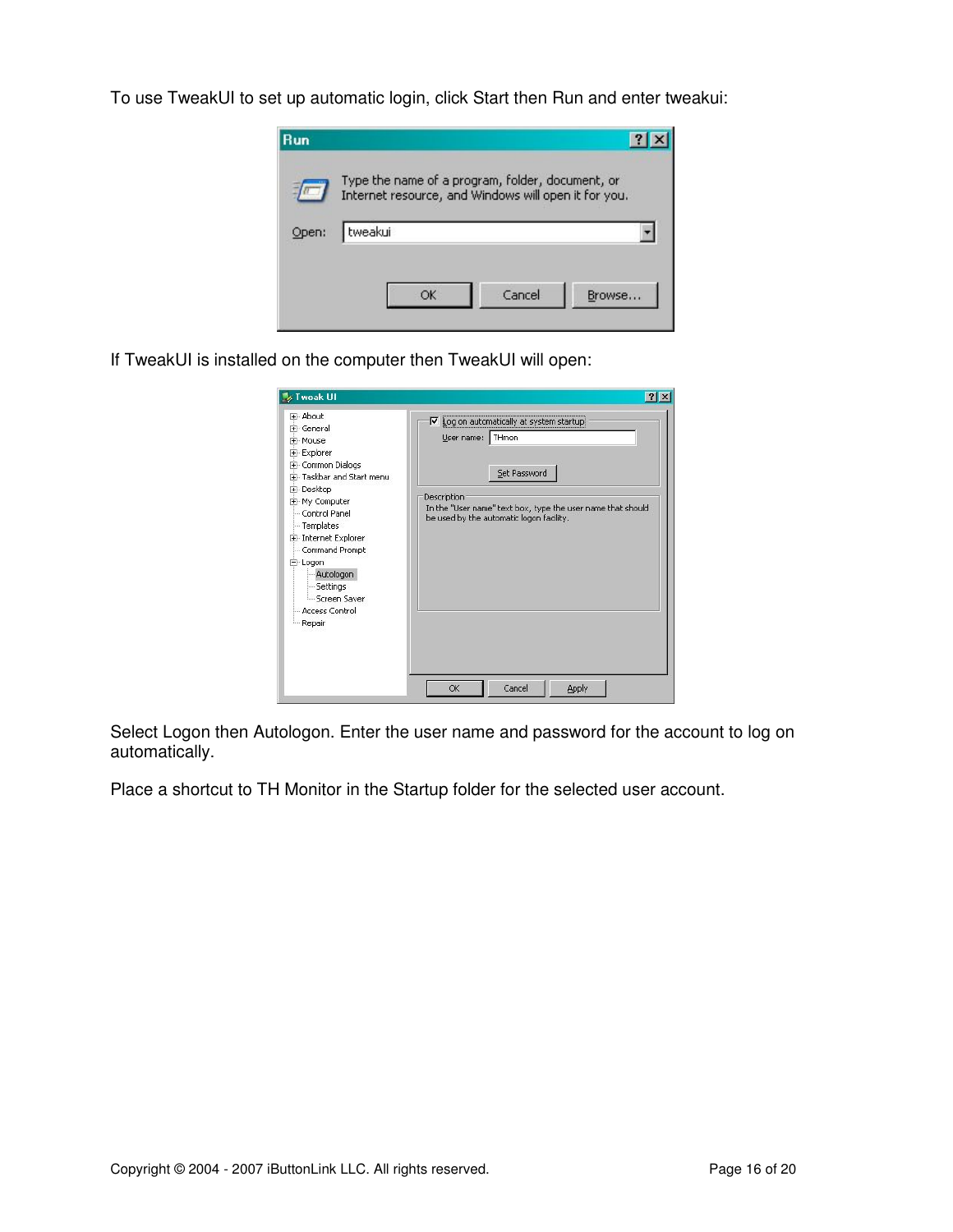## **6 Configuration of multi-sensors**

This software tool is provided to change the identification suffix of multi-sensors so they are recognized by TH Monitor as the correct type. To work correctly with TH Monitor, some sensors (i.e., the TAI8450 temperature and humidity sensor from AAG Electronica) will need to be configured using this tool.

To use the configuration tool, click the Start menu then select Programs > iButtonLink > Sensor Configuration.

The Multi sensor configuration screen will appear.



If the LinkTH is connected to serial port 1, it will scan the available sensors and list them in the **Sensor** drop-down box.

If the LinkTH is connected to a different port, select the correct serial port number and click the **Scan** button. If sensors are added or removed while the program is open, click the **Scan** button to add the new sensors to the list.

To change the type of the selected sensor, select the required type from the **Change to type** box and click **Apply**. A success or failure message will be displayed.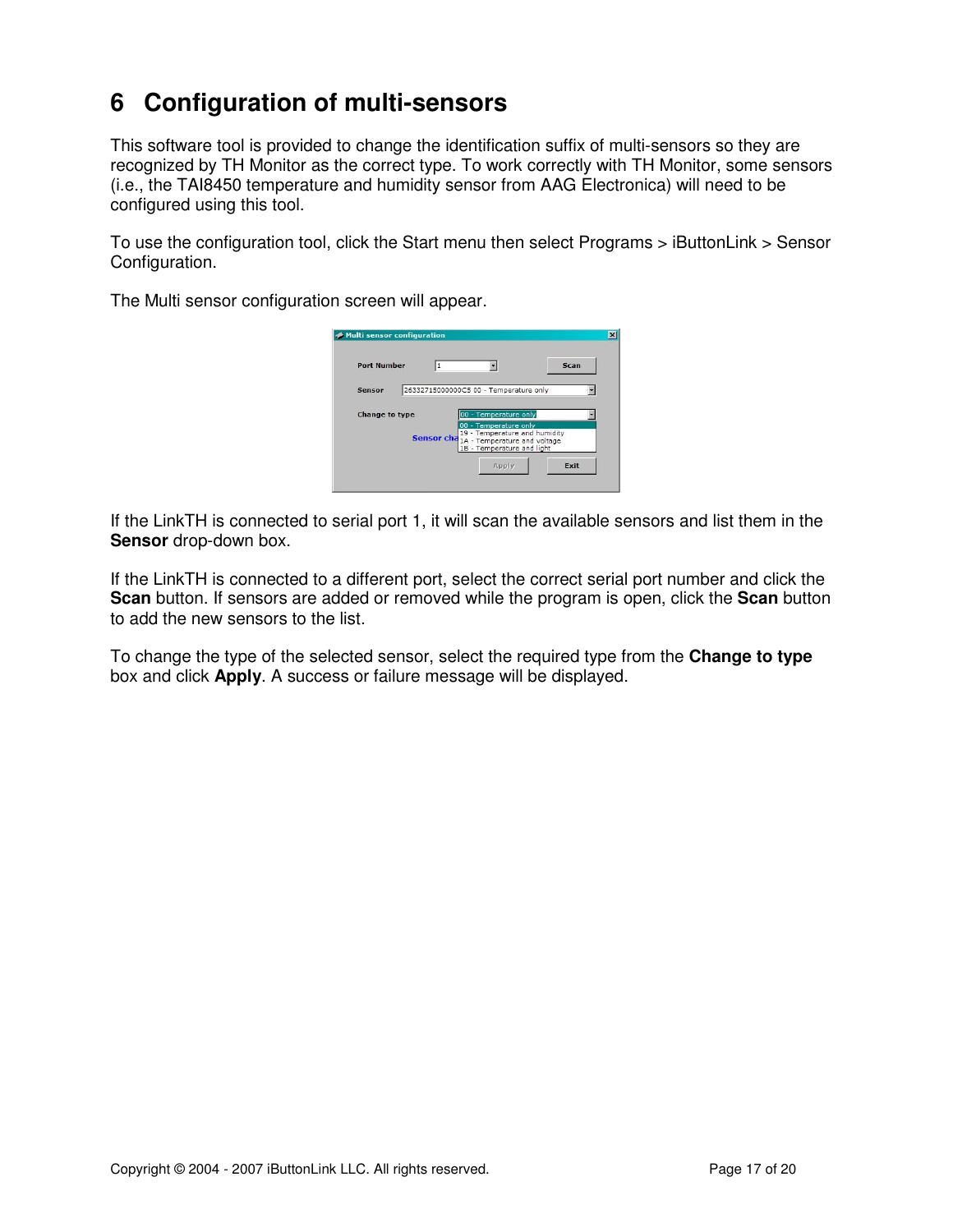## **Appendix A TH Monitor License Agreement**

ATTENTION: PLEASE READ THIS DOCUMENT CAREFULLY BEFORE INSTALLING THIS PACKAGE. THE INDIVIDUAL OR ENTITY INSTALLING OR USING THIS PACKAGE (THE "LICENSEE") AGREES TO BE BOUND BY THE TERMS OF THIS LICENSE.

#### **1. License**.

This License constitutes an agreement between iButtonLink LLC (the "Licensor") and the Licensee.

The Licensee is granted a limited, non-exclusive license to install and use a copy of the enclosed computer programs, the accompanying documentation and any updates modifications or upgrades thereto ("Software") on the computers belonging to the Licensee under the following conditions:

The Licensee shall not modify, adapt, disassemble, decompile, reverse engineer, translate or otherwise attempt to discover the source code of the Software.

The Licensee shall use the Software only with a LinkTH or other 1-Wire © interface module manufactured by the Licensor.

The Licensee shall not rent, lease, loan, resell for profit, or create derivative works based upon the software or any part thereof without the express written permission of the Licensor.

The Licensee may make copies if the Software for backup or archival purposes and distribution to other users. As an express condition of this License, Licensee shall reproduce the most recent version of the entire distribution of the Software including the software installation files, help files, this License and any other documentation on optical disc media. The Licensee shall not make the Software available on the Internet or any other public distribution network or medium without the express written permission of the Licensor.

The Licensee shall to use its best efforts and take all reasonable steps to safeguard the Software to ensure that no unauthorized person shall have access thereto and that no unauthorized publication, disclosure or distribution in whole or in part, in any form, shall be made. The Licensee acknowledges that the Software is protected by copyright law and contains valuable confidential information and trade secrets and that unauthorized use and/or publication are harmful to the Licensor.

The Licensee shall not use the Software as a critical component in any life support appliances, devices or systems. As used herein: Life support devices or systems are devices or systems which,

(a) are intended for surgical implant into the body, or

(b) support or sustain life, and whose failure to perform, when properly used in accordance with instructions for use provided in the labeling, can be reasonably expected to result in a significant injury to the user.

A critical component is any component of a life support device or system whose failure to perform can be reasonably expected to cause the failure of the life support device or system, or to affect its safety or effectiveness.

#### **2. Intellectual Property.**

Intellectual Property rights relating to those parts of the Software created by the Licensor, including rights in relation to patents, copyrights, designs, trade marks (registered and unregistered), source code, work processes, trade secrets, know-how, confidential information, and other registered and unregistered rights are the exclusive property of the Licensor. Intellectual Property rights relating to other parts of the software are the property of various software vendors and provided under license form those vendors by the Licensor. The Licensee shall be liable, and shall indemnify and hold harmless Licensor in the event of any unauthorized dissemination of any part of the Software.

#### **3. Termination**.

This License is effective until terminated. This License will terminate immediately without notice from the Licensor if the Licensee fails to comply with any of its provisions. Upon termination the Licensee shall remove all installations of the Software from its computers, and the Licensee may terminate this License at any time by doing so.

#### **4. Limited Warranty**.

The Licensor warrants that, for one year from the date of initial use by the original Licensee, the Software shall operate substantially in accordance with the published functional specifications current at the time of shipment. If, during the warranty period, a defect appears, the Licensee shall notify the Licensor in writing and the Licensor's only obligation shall be, at the Licensor's election, to replace or upgrade the defective Software or refund the purchase price. The Licensor is not responsible for problems associated with or caused by incompatible operating systems or equipment, or for problems in the interaction of the Software with software not furnished by Licensor.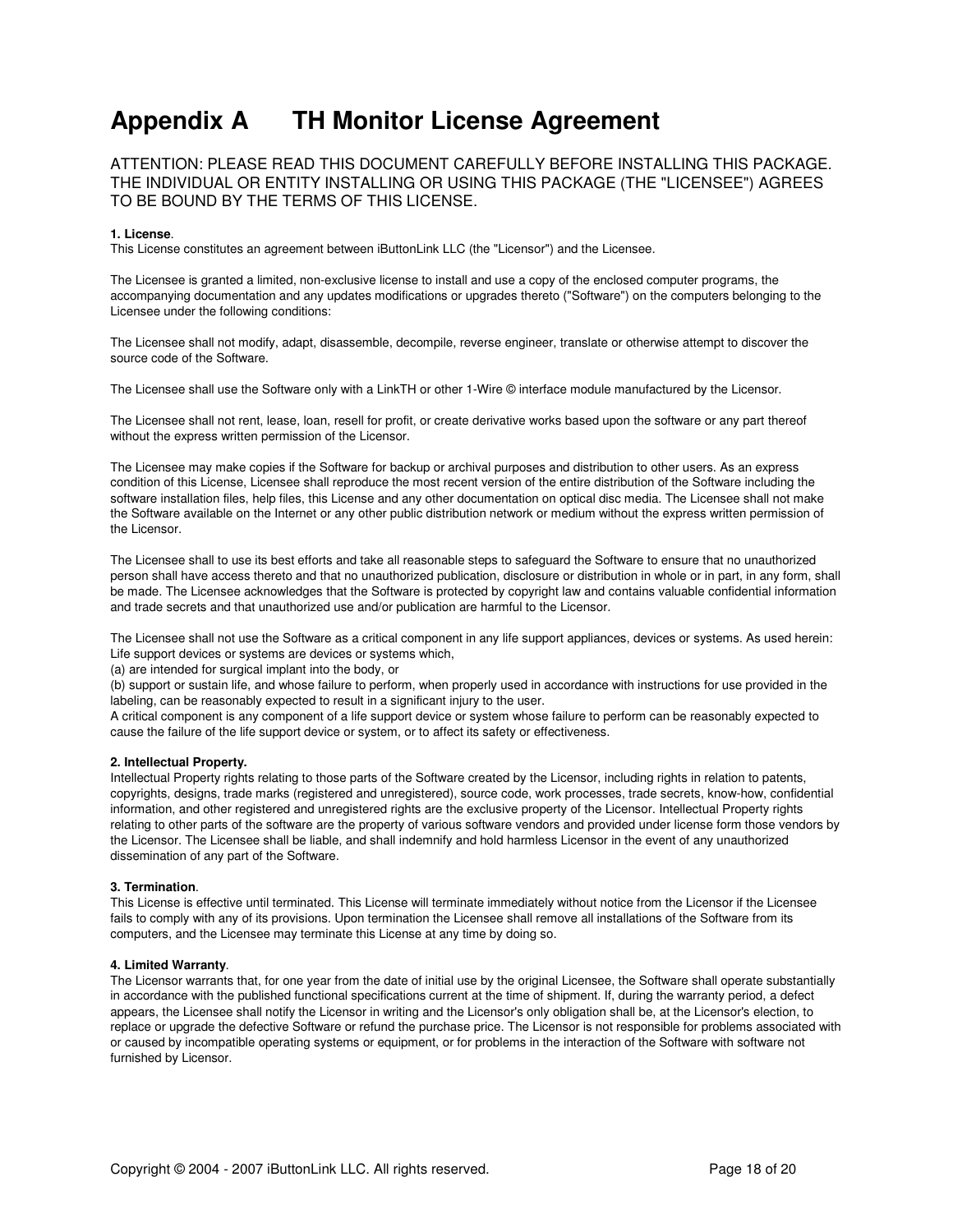#### **TH Monitor License Agreement (Continued)**

No oral or written information or advice given by Licensor or its dealers, distributors, employees or agents shall in any way extend, modify or add to the foregoing warranty.

THE WARRANTY AND REMEDY PROVIDED ABOVE ARE EXCLUSIVE AND IN LIEU OF ALL OTHER WARRANTIES, EXPRESS OR IMPLIED. THE LICENSEE ASSUMES ALL RISK AS TO THE SUITABILITY AND PERFORMANCE OF THE SOFTWARE. IN NO EVENT WILL LICENSOR, OR ITS DIRECTORS, OFFICERS, EMPLOYEES OR AFFILIATES, BE LIABLE TO THE LICENSEE FOR ANY CONSEQUENTIAL INCIDENTAL, INDIRECT, SPECIAL OR EXEMPLARY DAMAGES (INCLUDING DAMAGES FOR LOSS OF BUSINESS PROFITS, BUSINESS INTERRUPTION, LOSS OF DATA OR BUSINESS INFORMATION, AND THE LIKE) ARISING OUT OF THE USE OF OR INABILITY TO USE THE SOFTWARE OR ACCOMPANYING WRITTEN MATERIALS, EVEN IF THE LICENSOR HAS BEEN ADVISED OF THE POSSIBILITY OF SUCH DAMAGES. THE LICENSOR'S LIABILITY TO THE LICENSEE (IF ANY) FOR ACTUAL DIRECT DAMAGES FOR ANY CAUSE WHATSOEVER, AND REGARDLESS OF THE FORM OF THE ACTION, WILL BE LIMITED TO, AND IN NO EVENT SHALL EXCEED, THE AMOUNT ORIGINALLY PAID TO THE LICENSOR FOR THE LICENSE OF THE SOFTWARE.

#### **5. Enhancements**.

From time to time the Licensor may, in its sole discretion, advise the Licensee of updates, upgrades, enhancements or improvements to the Software and/or new releases of the Software (collectively, "Enhancements"), and may license the Licensee to use such Enhancements upon payment of prices as may be established by the Licensor from time to time. All such Enhancements to the Software provided to the Licensee shall also be governed by the terms of this License.

In order for the licensee to be assured that it will be advised of and licensed to use any enhancements to the software, the licensee should notify the licensor of any change in contact details of the licensee.

#### **6. General**.

This License will be governed by and construed in accordance with the laws of the State of Wisconsin, and shall inure to the benefit of the Licensor and the Licensee and their successors, assigns and legal representatives. If any provision of this License is held by a court of competent jurisdiction to be invalid or unenforceable to any extent under applicable law, that provision will be enforced to the maximum extent permissible, and the remaining provisions of this License will remain in full force and effect. Any notices or other communications to be sent to the Licensor shall be mailed first class, postage prepaid, to the Licensor at N8921 Stone School Rd., East Troy, WI., 53120 U.S.A.

This Agreement constitutes the entire agreement between the parties with respect to the subject matter hereof, and all prior proposals, agreements, representations, statements and undertakings are hereby expressly cancelled and superseded. This agreement may not be changed or amended except by a written instrument executed by a duly authorized officer of the Licensor.

#### **7. Severability**

If any provision or provisions of this Agreement shall be held to be invalid, illegal, unenforceable or in conflict with the law of any jurisdiction, the validity, legality and enforceability of the remaining provisions shall not in any way be affected or impaired thereby.

#### **8. Acknowledgment**.

BY INSTALLING THIS PACKAGE, THE LICENSEE ACKNOWLEDGES THAT IT HAS READ THIS LICENSE, UNDERSTANDS IT, AND AGREES TO BE BOUND BY ITS TERMS AND CONDITIONS.